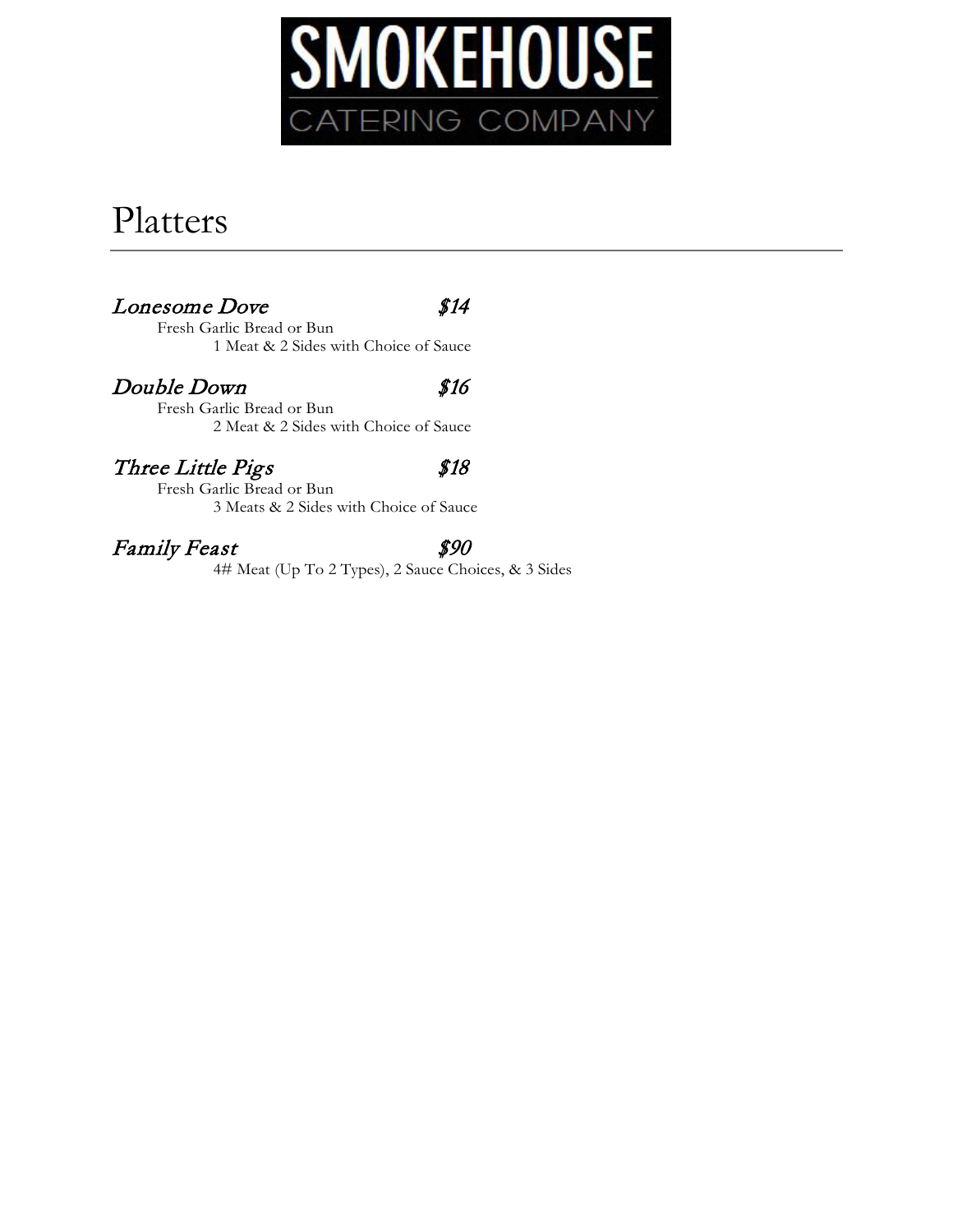

# Package Options

### Meats

Pulled Pork Pulled Chicken Sliced Turkey Beef Brisket Boneless Pork Chop Brown Sugar Glazed Smoked Ham Jalapeno Cheddar Smoked Sausage German Smoked Sausage Smoked Atlantic Salmon

### Sides

Crumb Crusted Yellow Cheddar Macaroni & Cheese White Cheddar Bacon & Chive Macaroni & Cheese Mashed Potatoes Waffle Fries Sweet Corn Casserole Green Beans w/ Ham & Onions Collard Greens Brown Sugar Baked Beans Potato Salad Creamy Cole Slaw Vinegar Cole Slaw Marinated Cucumber, Tomato & Onion Salad Macaroni & Pea Salad Pickled Beets Sea Salt Kettle Chips Sea Salt & Vinegar Kettle Chips Jal BBQ Kettle Chips Baked Lays Naked BBQ Lays Bagged Pretzels

### Sauces

Sweet BBQ Spicy BBQ XXX BBQ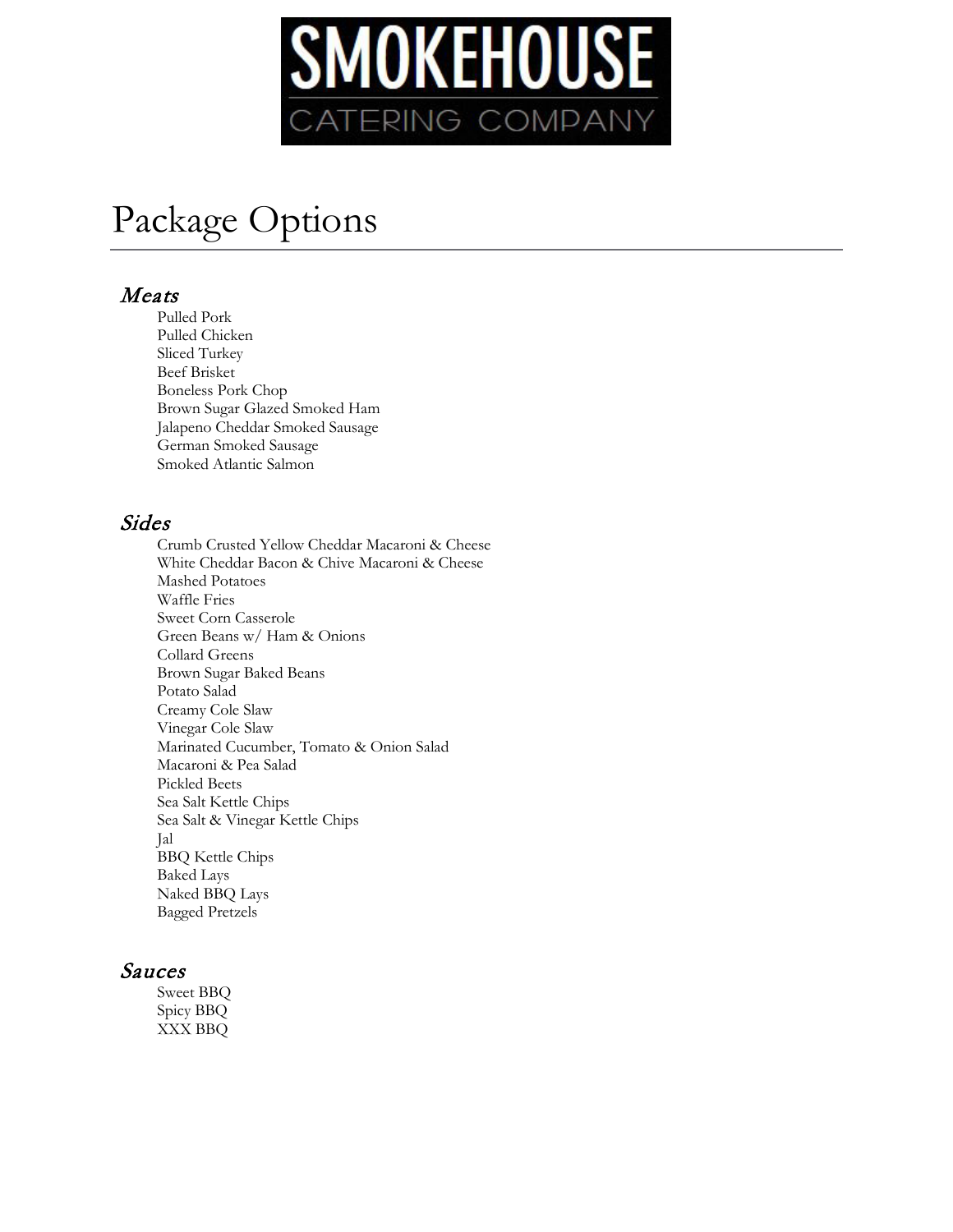

Carolina BBQ Vinegar BBQ Alabama White BBQ XXX Wing Sauce



## Crispy Fried Smoked Turkey Leg \$10

Slow Smoked & Crispy Fried Before Being Dredged In Your Favorite Sauce

### Creole Shrimp Turkey Leg \$15

Slow Smoked & Crispy Fried Before Being Covered in Our Cajun Creole Sauce w/ Sauteed Jumbo Shrimp

# Chicken Tenders & Wings

### Smoked Chicken Wings

Slow Smoked Chicken Wings Marinated in Our BBQ Rub & Rocky Mountain Spice Blend Deep Fried & Tossed in Your Favorite BBQ Sauce

13ct/**\$13** OR 39ct/**\$36**

## Crispy Fried Chicken Tenders

Hand Breaded & Deep-Fried Jumbo Chicken Tenders

3pc/**\$8** OR 6pc/**\$12**

3pc Dinner w/ 2 Sides **\$12**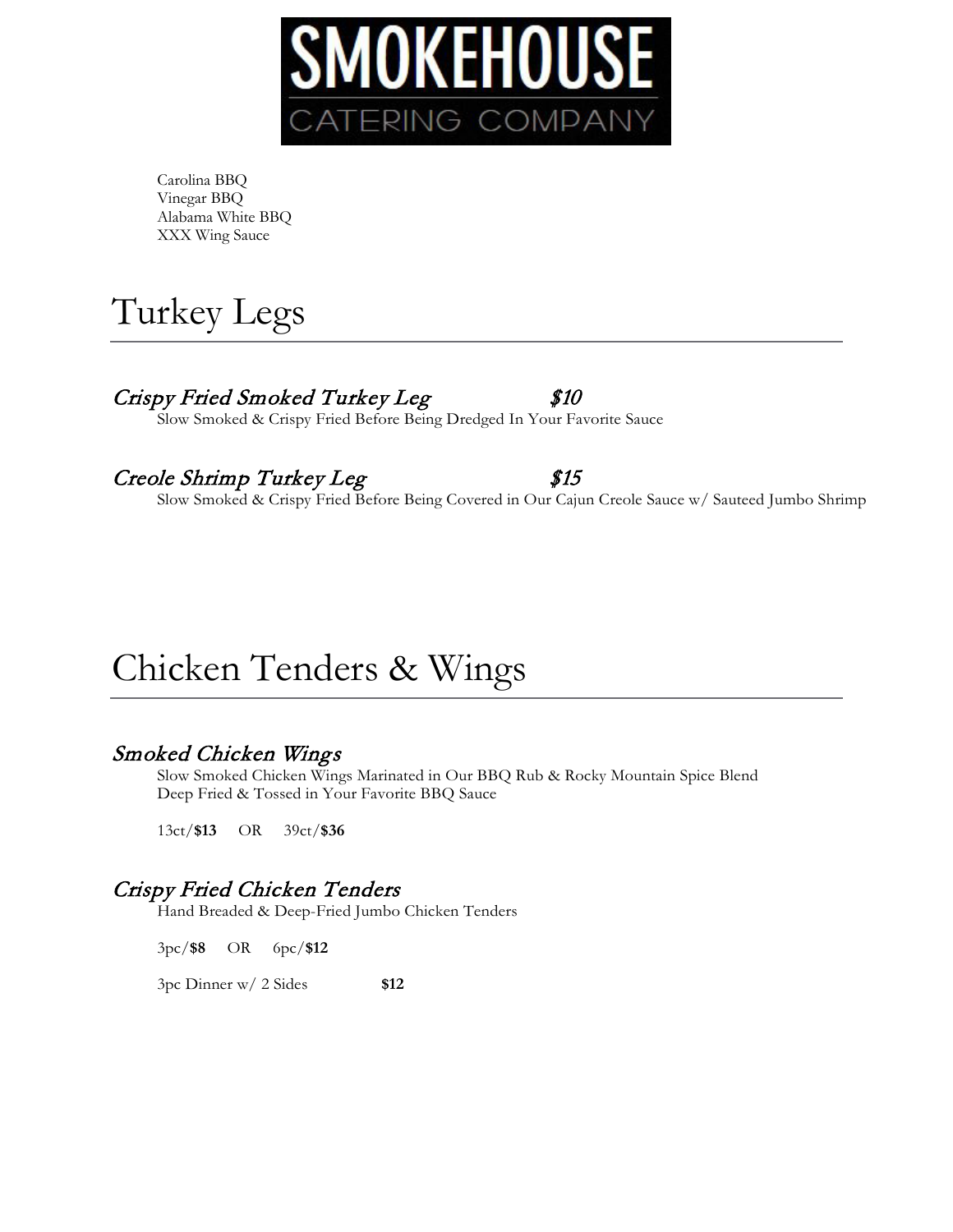

# Fried or Roasted Chicken

| Fried By The Piece                |         |
|-----------------------------------|---------|
| <b>Breast</b>                     | \$3.50  |
| Thigh                             | \$3.00  |
| Leg                               | \$2.50  |
| Whole Wing                        | \$2.50  |
| 2 Piece Mix (Breast & Thigh)      | \$6.00  |
| 2 Piece White                     | \$5.50  |
| 2 Piece Dark                      | \$5     |
| 8 Piece Mix                       | \$18    |
| 16 Piece Mix                      | \$32    |
| <b>Fried Combo Dinner</b>         |         |
| Add A Choice of 2 Sides & A Drink |         |
| 2 Piece Mix (Breast & Thigh)      | \$11.00 |
| 2 Piece White                     | \$10.50 |
| 2 Piece Dark                      | \$10    |
| <b>Family Dinner</b>              | \$55    |
| 16 Piece Mix, 3 Quarts of Sides   |         |
| <b>Roasted Chicken</b>            |         |
| Whole                             | \$12    |
| Half                              | \$7     |
|                                   |         |
| <b>Roasted Chicken Quarters</b>   |         |
| Leg Quarter                       | \$5.50  |
| Wing Quarter                      | \$5     |
|                                   |         |

Roasted Chicken Quarters

Add A Choice of 2 Sides & A Drink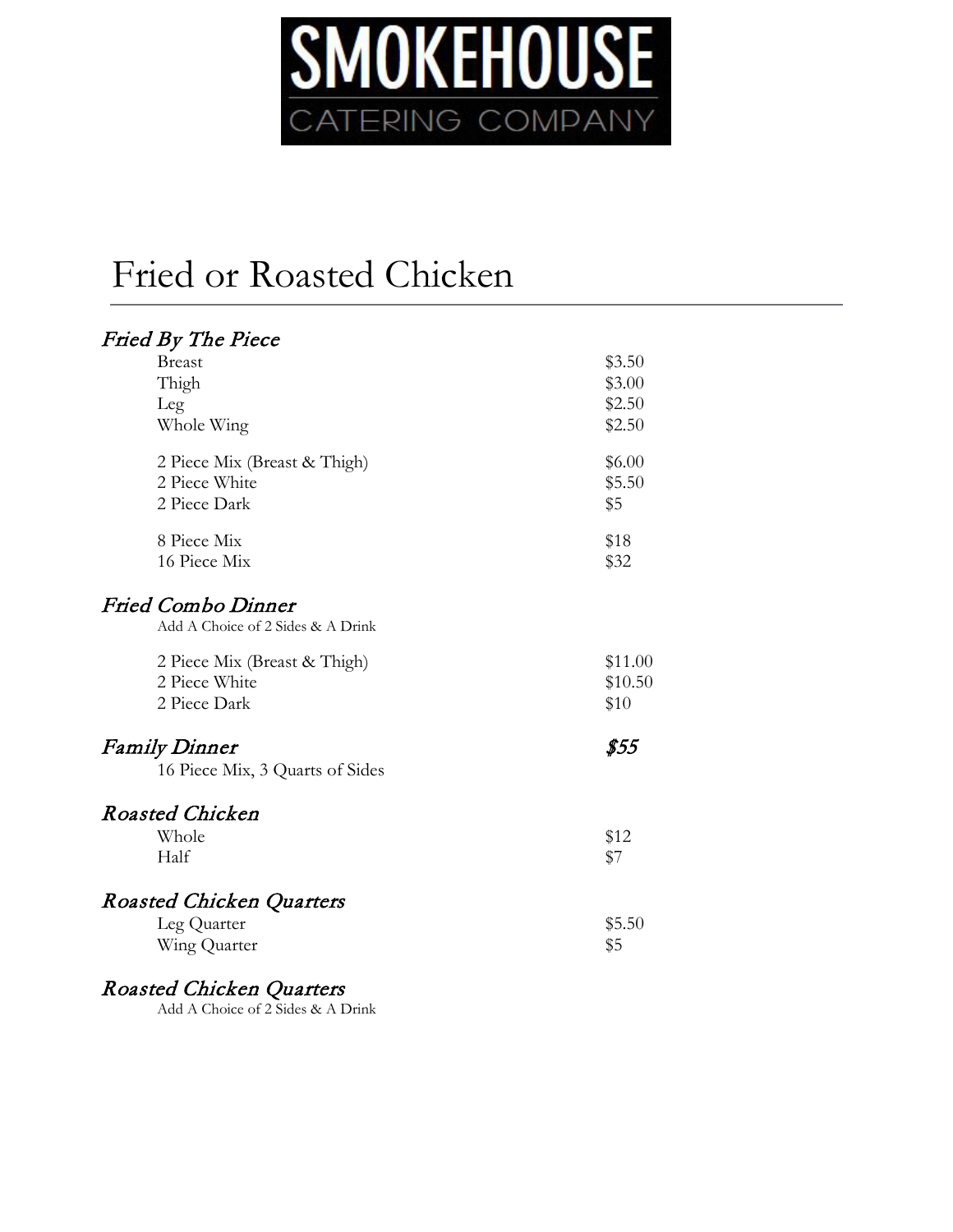

| Leg Quarter  | \$10.50 |
|--------------|---------|
| Wing Quarter | \$10    |

# Sandwiches

Combo Up & Add A Side & Drink For Only \$4.00

| Brown Sugar Glazed Smoked Ham<br>On A Fresh Bun w/ Swiss Cheese & Stone Mustard                                    | \$8  |
|--------------------------------------------------------------------------------------------------------------------|------|
| <b>Pulled Pork</b><br>Fresh Bun with Choice of BBQ Sauce                                                           | \$8  |
| Pulled Chicken<br>Fresh Bun with Choice of BBQ Sauce                                                               | \$8  |
| <b>Smoked Boneless Pork Chop</b><br>Fresh Bun with Choice of BBQ Sauce                                             | \$8  |
| <b>Sliced Brisket</b><br>Fresh Bun with Choice of BBQ Sauce                                                        | \$10 |
| Smoked Brisket French Dip<br>Sliced Beef Brisket w/ Smoked Provolone & Beef au Jus on a Hoagie Bun                 | \$12 |
| Hoosier Smoked Brisket Philly<br>Sliced Beef Brisket w/ Peppers, Onions, & White Queso on a Fresh French Bread Bun | \$12 |
| Corned Beef Sandwich<br>Smoked Corned Beef Brisket on Grilled Rye w/ Swiss Cheese & Deli Mustard                   | \$12 |
| Corned Beef Reuben<br>Smoked Corned Beef Brisket on Grilled Rye w/ Swiss Cheese, 1000 Island & Sauerkraut          | \$12 |
| Pastrami Sandwich<br>Beef Pastrami on Grilled Rye w/ Swiss Cheese & Deli Mustard                                   | \$12 |
| Fried Bologna Sandwich                                                                                             | \$8  |

Fried Beef Bologna w/ Provolone Cheese, Grilled Onions & Stone Ground Mustard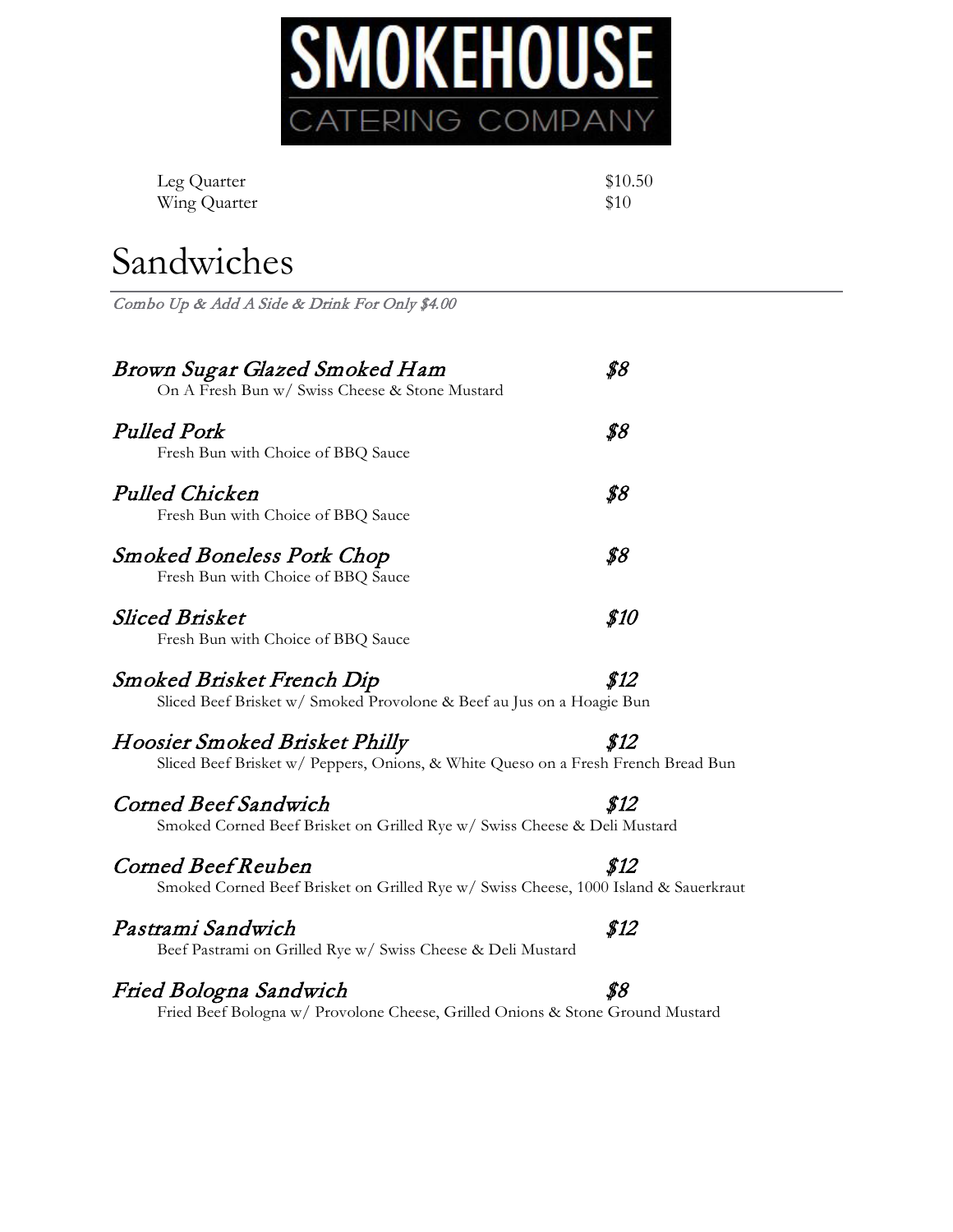

## Pork Belly BLT \$12

House Smoked Pork Belly Served on Grilled Wheat Bread w/ Mayonnaise, Lettuce & Tomatoes

# Tenderloins

Combo Up & Add A Side & Drink For Only \$4.00

## Grilled Pork Tenderloin \$9

Cubed Center Cut Pork Loin Marinated in Creamy Italian & Shaved Onions Served on a Grilled Bun with Lettuce, Tomatoes, Onions, & Mayonnaise

## Breaded Pork Tenderloin \$10

Hand Breaded & Pounded Cubed Center Cut Pork Loin Served on a Grilled Bun with Lettuce, Tomatoes, Onions, & Mayonnaise

# Seafood

Combo Up & Add A Side & Drink For Only \$4.00

## Grilled BBQ Shrimp Po-Boy \$12

Jumbo Shrimp Marinated in Garlic & BBQ Rub Served on a Grilled Hoagie Bun with Greens, Pico de Gallo, Pickled Onions & 1000 Island

## Smoked Salmon & Pork Belly Sandwich \$15

Smoked Salmon & Grilled House Smoked Pork Belly Served on a Grilled Wheat Bread with Lettuce, Tomatoes, Pickled Onions, & Garlic Aioli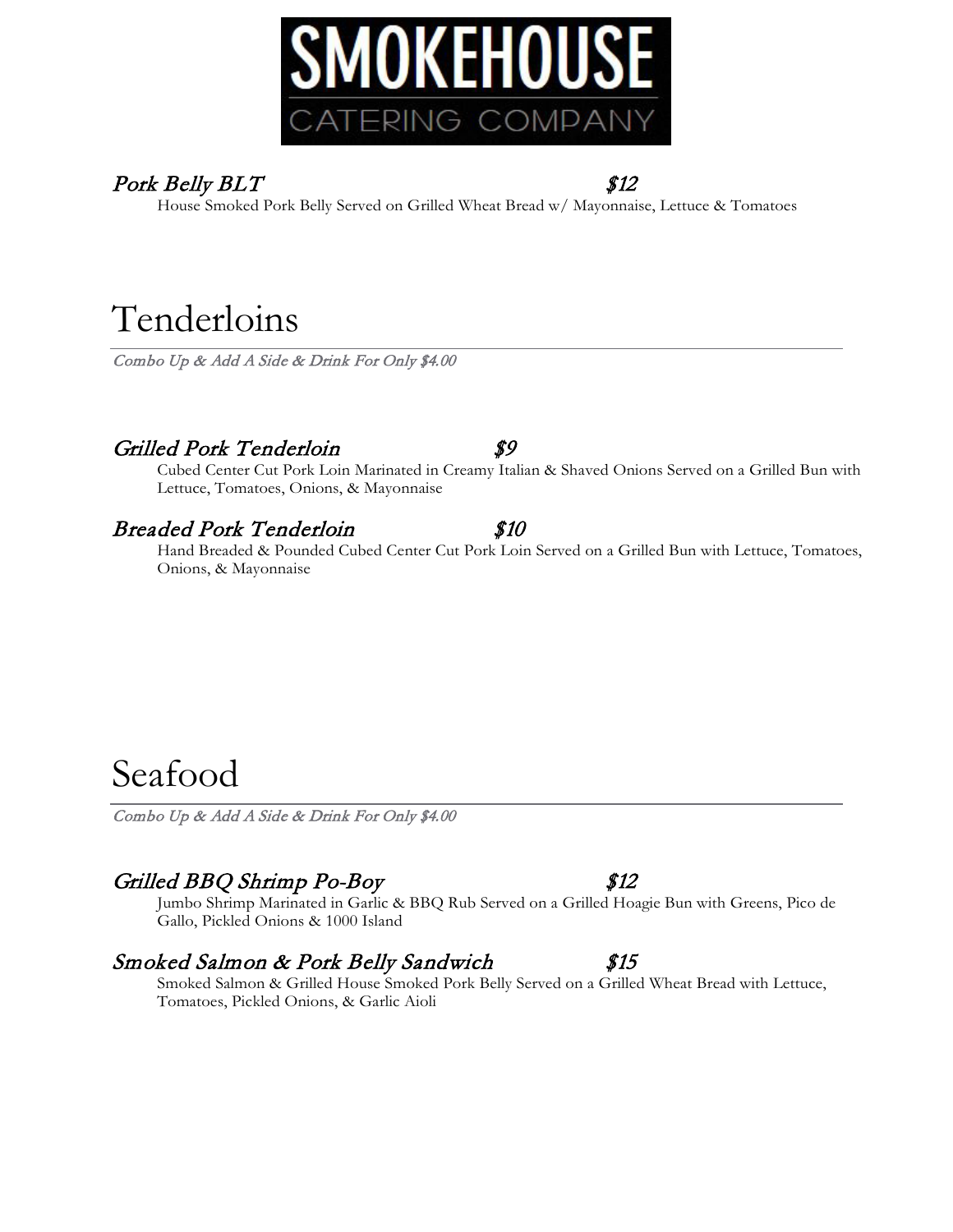# Nachos

## Pulled Pork or Pulled Chicken Nachos \$10

Tortilla Chips Smothered in White Queso w/ Your Choice of Pulled Pork or Pulled Chicken and Topped w/ Pico de Gallo, Pickled Onions, Salsa, Jalapenos, & Sour Cream

## Texas Chopped Beef Brisket Nachos \$12

Tortilla Chips Smothered in White Queso w/ Chopped Smoked Beef Brisket and Topped w/ Pico de Gallo, Pickled Onions, Salsa, Jalapenos, & Sour Cream

## Snacks

### Classic Bacon & Cheddar Waffle Fries  $$8$

Crispy Waffle Fries Topped w/ Chopped Bacon & Cheddar Cheese w/ Sour Cream

### BBQ Pork or Chicken Waffle Fries  $$10$

Crispy Waffle Fries Topped w/ Pulled Pork or Pulled Chicken & Colby Jack Cheese w/ Sour Cream And Your Choice of BBQ Sauce Drizzled Over Top

### Bacon Wrapped Cream Cheese Stuffed Jalapeno Peppers  $$10$

4 Bacon Wrapped Jalapeno Peppers Cream Cheese Stuffed, Smoked, & Fried w/Sweet & Tangy Sauce

# Loaded Baked Potatoes

## Pulled Pork or Pulled Chicken Loaded Baked Potato \$10

Fresh Baked Potato w/ Garlic Butter, Cheddar Cheese, Bacon, Green Onions & Sour Cream Topped w/ Your Choice of Pulled Pork or Pulled Chicken And Your Choice of BBQ Sauce

## Beef Brisket Loaded Baked Potato \$12



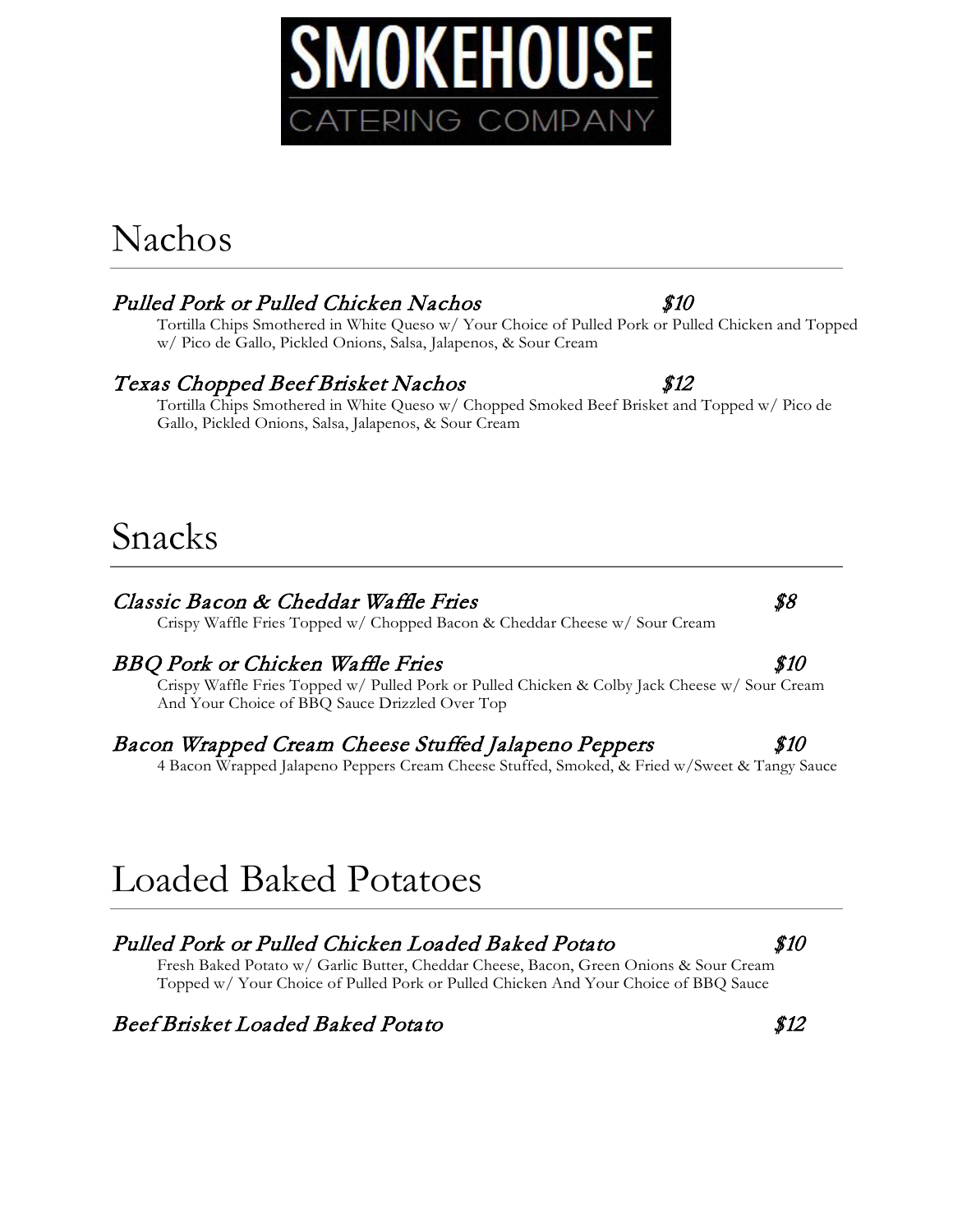

Fresh Baked Potato w/ Garlic Butter, Cheddar Cheese, Bacon, Green Onions & Sour Cream Topped w/ Chopped Smoked Beef Brisket And Your Choice of BBQ Sauce

# A'la Carte

| \$8<br>\$10 | \$14<br>\$18 |
|-------------|--------------|
|             |              |
|             |              |
| \$8         | \$14         |
| \$8         | \$14         |
| \$8         | \$14         |
| \$8 piece   |              |
| \$12 each   |              |
| \$24 each   |              |
| \$4 each    |              |
|             |              |

## Smoked Meats Half-Pound / Full Pound

| \$8       | \$14 |
|-----------|------|
| \$8       | \$14 |
| \$10      | \$18 |
| \$8       | \$14 |
| \$8       | \$14 |
| \$8       | \$14 |
| \$8 piece |      |
| \$12 each |      |
| \$24 each |      |
| \$4 each  |      |
|           |      |

Crumb Crusted Yellow Cheddar Macaroni & Cheese White Cheddar Bacon & Chive Macaroni & Cheese Mashed Potatoes Waffle Fries Sweet Corn Casserole Green Beans w/ Ham & Onions Collard Greens Brown Sugar Baked Beans Potato Salad Creamy Cole Slaw Marinated Cucumber, Tomato & Onion Salad Sea Salt Kettle Chips Sea Salt & Vinegar Kettle Chips Jalapeno Kettle Chips BBQ Kettle Chips Baked Lays

## Sides \$3-Single / \$6-Pint / \$11-Quart